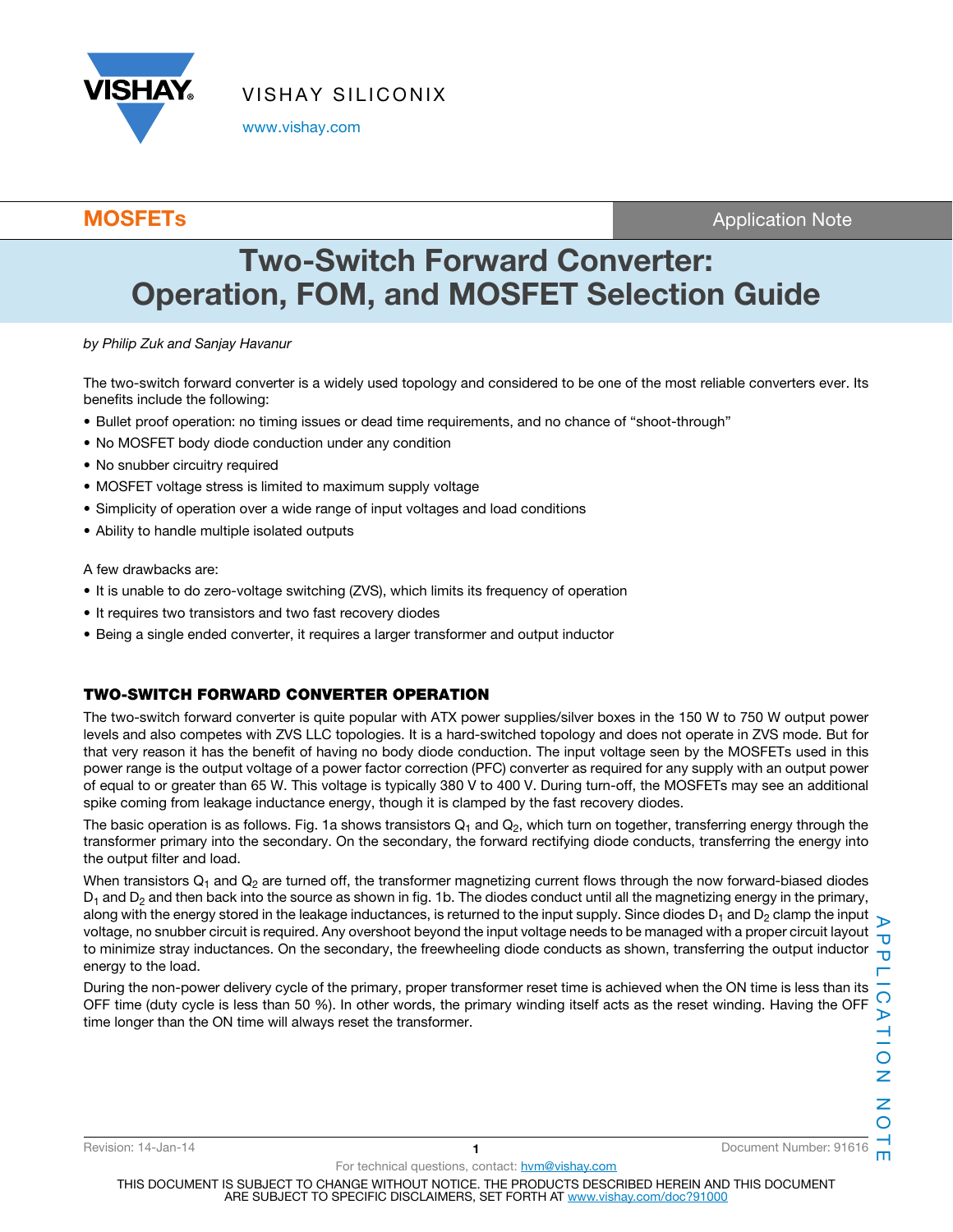





Fig. 1a) Power Transfer Stage of Operation Fig. 1b) Power Flow from Output Cap to Power Load

### DUAL SWITCH VS. PFC CONVERTER, FOM, AND POWER LOSS

Fig. 2 compares power losses of the two-switch forward converter to the single switch PFC front-end converter in a 400 W power stage. The MOSFETs in the two-switch forward converter carry half the current, and switch at twice the frequency (125 kHz versus 65 kHz typical). With this doubling of the frequency, the switching losses become a more dominant factor in the overall figure of merit (FOM) and power loss measurement.



⋖

Fig. 2 Power Factor Correction Converter vs. a Two-Switch Forward Converter

To illustrate further, consider a TO-220 or TO-220F device with a maximum power loss of 8 W. Assume that this is an optimum choice for a PFC application. By "optimum" we mean that conduction losses are between 40 % and 50 % of the total losses at the rated power. But it does not follow that this would be an optimum solution a two-switch converter. In the two-switch topology the  $C_{\rm oss}/Q_{\rm oss}$  and  $Q_{\rm sw}$  would contribute approximately 87 % of the total losses and the remaining will be conduction losses. Such unbalance between conduction and switching losses is highly undesirable for efficiency and cost. Why are the  $\leq$  conduction losses less than what would be seen in a single switch PFC converter? Because each MOSFET used will have half the current of a single-switch PFC circuit while switching at twice the frequency.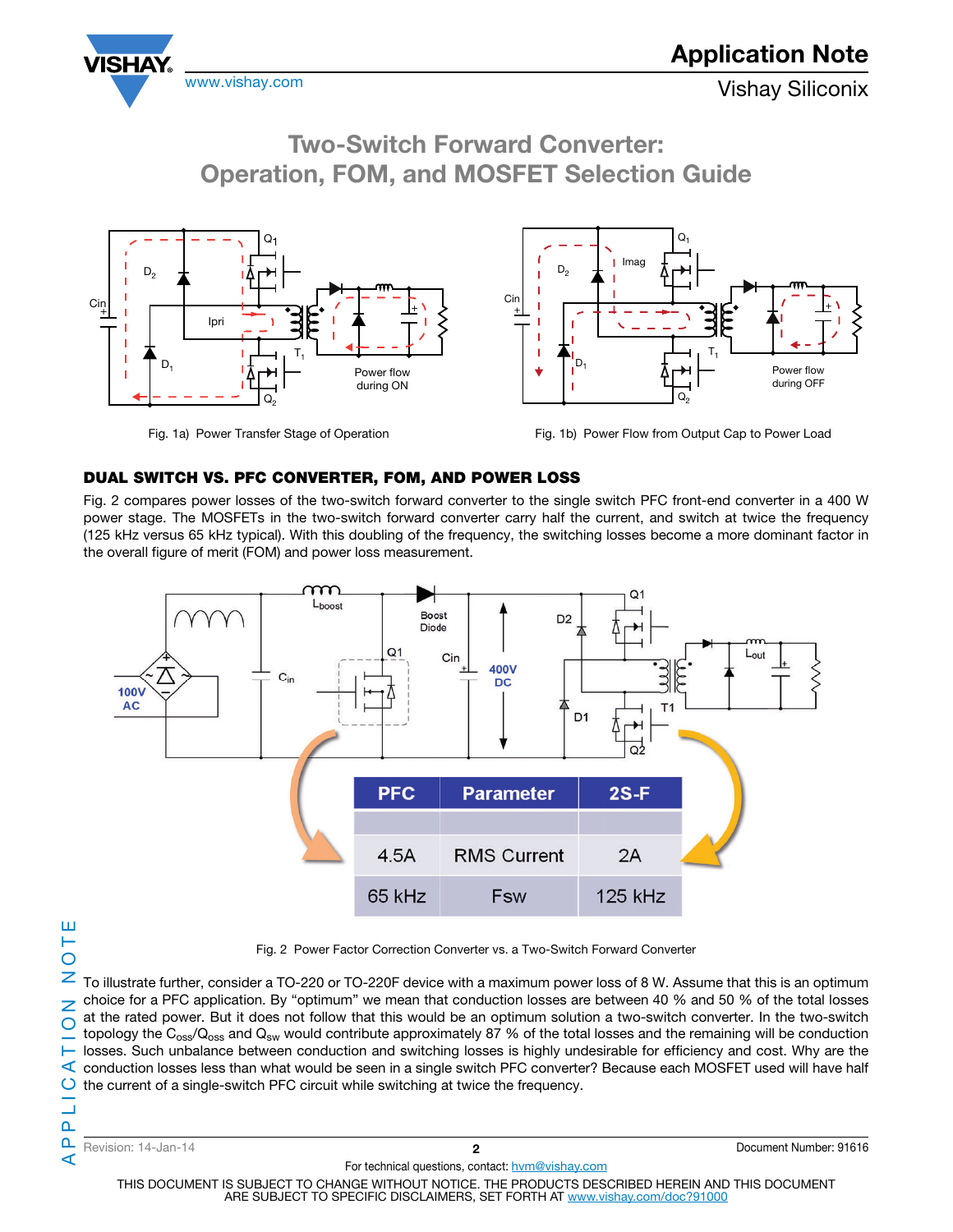

## Two-Switch Forward Converter: Operation, FOM, and MOSFET Selection Guide

In any switching circuit there are two kinds of switching losses. The first is due to the  $V_{DS} \times I_{DS}$  crossover that happens during turn-on and turn-off. These losses are weighted to what we call " $Q_{sw}$ ," which is the combination of  $Q_{od}$  and the  $Q_{gs}$ , and represents the effective switching charge of the MOSFET. The crossover-related switching losses are a function of both load and switching frequency.

The second switching loss is that associated with charging and discharging of the MOSFET output capacitance C<sub>oss</sub>. In ATX power supplies, the popular two-switch forward converter follows the PFC converter having an input voltage ~400 V. As a result, the output switching loss can be a significant portion of the total losses. The  $C_{\rm oss}/Q_{\rm oss}$  of the device is a very important loss, especially at light loads where switching losses trump conduction losses. This loss is essentially independent of load and Q<sub>oss</sub>, which along with  $Q_{\text{sw}}$  needs to be taken into account when selecting the appropriate MOSFET. An application-specific FOM based on loss contributions will look like:

#### Conduction losses ( $R_{DS(on)}$ ) + Switching losses ( $Q_{switch}$ ) + Output losses ( $Q_{oss}$ )

The  $C_{\rm oss}$  of a high-voltage MOSFET varies considerably with the applied V<sub>DS</sub>. This variation is much wider for high-voltage Super Junction power MOSFETs (fig. 3a) than for planar types (fig. 3b). To account for the non-linearity of the output capacitor,  $P_{\text{oss}} = \frac{1}{2} C_{\text{O(er)}} x V^2 x F_{\text{sw}}$  may be used as an approximate loss equation. The energy related capacitance  $C_{\text{O(er)}}$  is the effective capacitance that has the same stored energy and same losses as the integrated  $C_{\text{oss}}$  of the MOSFET (0 V to V<sub>DS</sub>) and is provided in product datasheets. Note that the inclusion of output capacitor related losses as part of the FOM, in addition to the conduction and switching losses, is a Vishay innovation that has yet to become a standard for the industry.



Fig. 3a) Super Junction Technology Capacitive Plot Fig. 3b) Planar Technology Capacitive Plot



With this enhanced FOM in mind, and to help our customers develop the most efficient design possible, we have developed a list of components aimed at achieving the highest efficiency for a two-switch forward converter based on typical operating conditions. Each MOSFET has a target loss of less than 0.5 % of the total converter loss. So, for a 400 W ATX power supply, the losses would be no more than 2 W per device. Table 1 illustrates operating conditions assumed for such a power supply.

Ш

| Input Voltage                  |  | 400 V                        |  |  |  |
|--------------------------------|--|------------------------------|--|--|--|
| Input Power                    |  | 450 W                        |  |  |  |
| <b>PFC Switching Frequency</b> |  | 125 kHz                      |  |  |  |
| Duty Cycle                     |  | 3/8                          |  |  |  |
| <b>MOSFET Drive Voltage</b>    |  | 12V                          |  |  |  |
| On/Off Gate Current Range      |  | 0.5 A (100 W) to 1 A (750 W) |  |  |  |
|                                |  |                              |  |  |  |
| Revision: 14-Jan-14            |  | Document Number: 91616       |  |  |  |

- TWO-SWITCH FORWARD CONVERTER OPERATING CONDITIONS

⋖

For technical questions, contact: hvm@vishay.com THIS DOCUMENT IS SUBJECT TO CHANGE WITHOUT NOTICE. THE PRODUCTS DESCRIBED HEREIN AND THIS DOCUMENT ARE SUBJECT TO SPECIFIC DISCLAIMERS, SET FORTH AT www.vishay.com/doc?91000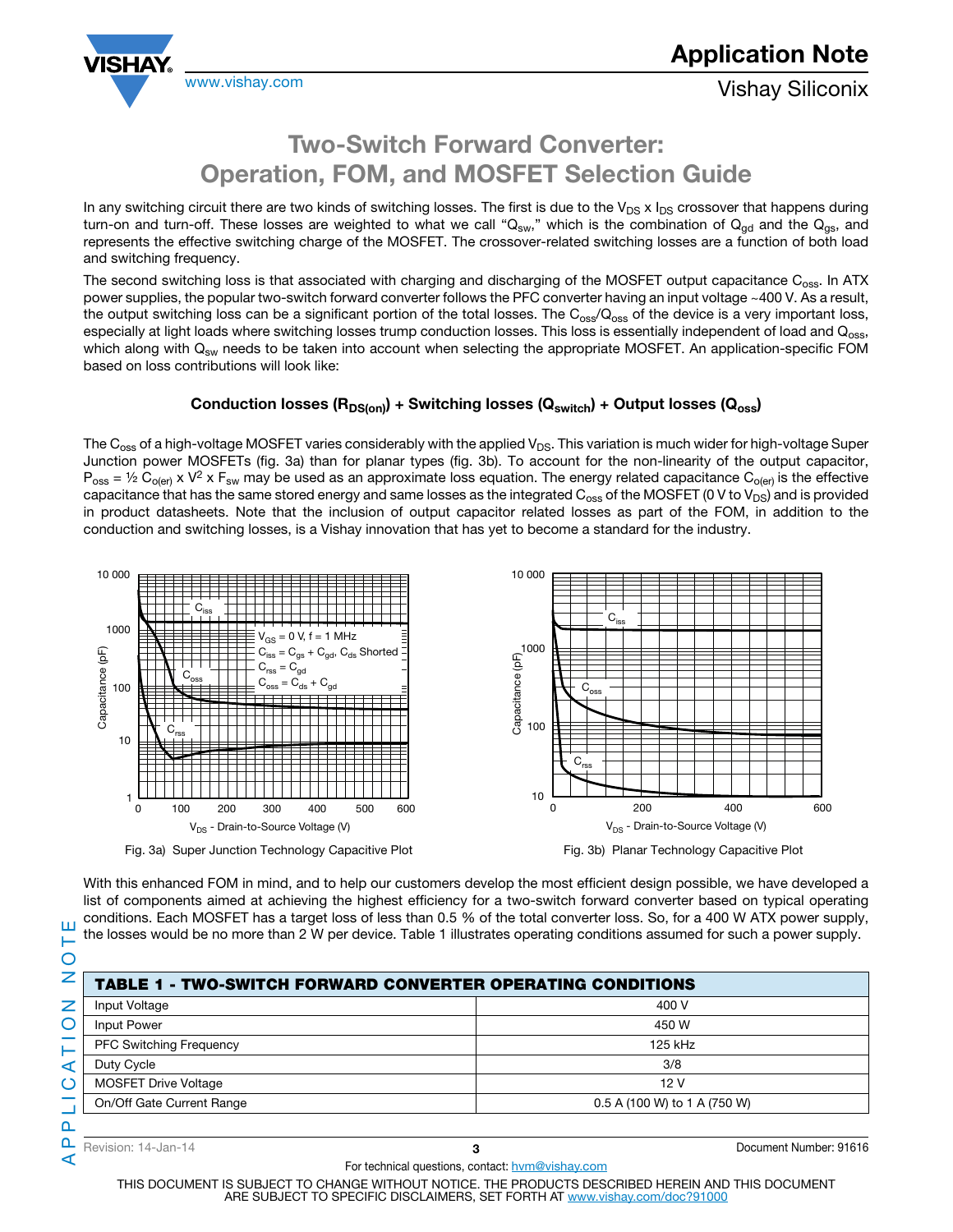

## Two-Switch Forward Converter: Operation, FOM, and MOSFET Selection Guide

The list of recommended devices includes an "x" in the "Package" location. For the same set of electrical characteristics, a number of package options may be available per device. The packages used will depend on the power level as well as what MOSFET real estate is allowed.

Fig. 4 defines the packages, current rating, voltage, and device technology of the different part numbers <sup>(1)</sup>

#### **Note**

(1) Definition: Vishay High Voltage MOSFET Part Number: SiHxDDNFFG



Fig. 4 Part Numbers Definition

With many package options available, table 2 lists the recommended maximum power rating for the different package offerings.

| <b>TABLE 2 - RECOMMENDED POWER LEVELS BASED ON PACKAGE TYPE</b> |                                    |  |  |  |  |
|-----------------------------------------------------------------|------------------------------------|--|--|--|--|
| <b>PACKAGES</b>                                                 | <b>RECOMMENDED MAXIMUM RATINGS</b> |  |  |  |  |
| DPAK (TO-252) / IPAK                                            | up to $150 W$                      |  |  |  |  |
| D2PAK (TO-263) / TO-220                                         | up to 200 W                        |  |  |  |  |
| TO-220                                                          | up to 350 W                        |  |  |  |  |
| TO-220F/Thin Lead TO-220F                                       | up to 350 W                        |  |  |  |  |
| <b>TO-247AC</b>                                                 | up to 1000 W                       |  |  |  |  |
| Super TO-247                                                    | up to 1500 W                       |  |  |  |  |

With the design conditions, device part number understanding, and maximum recommended per package type, table 3 shows

This list shows many different devices. Depending on whether voltage, efficiency, or price is a higher concern, you can pick and

⋖

choose the device that best fits your application.